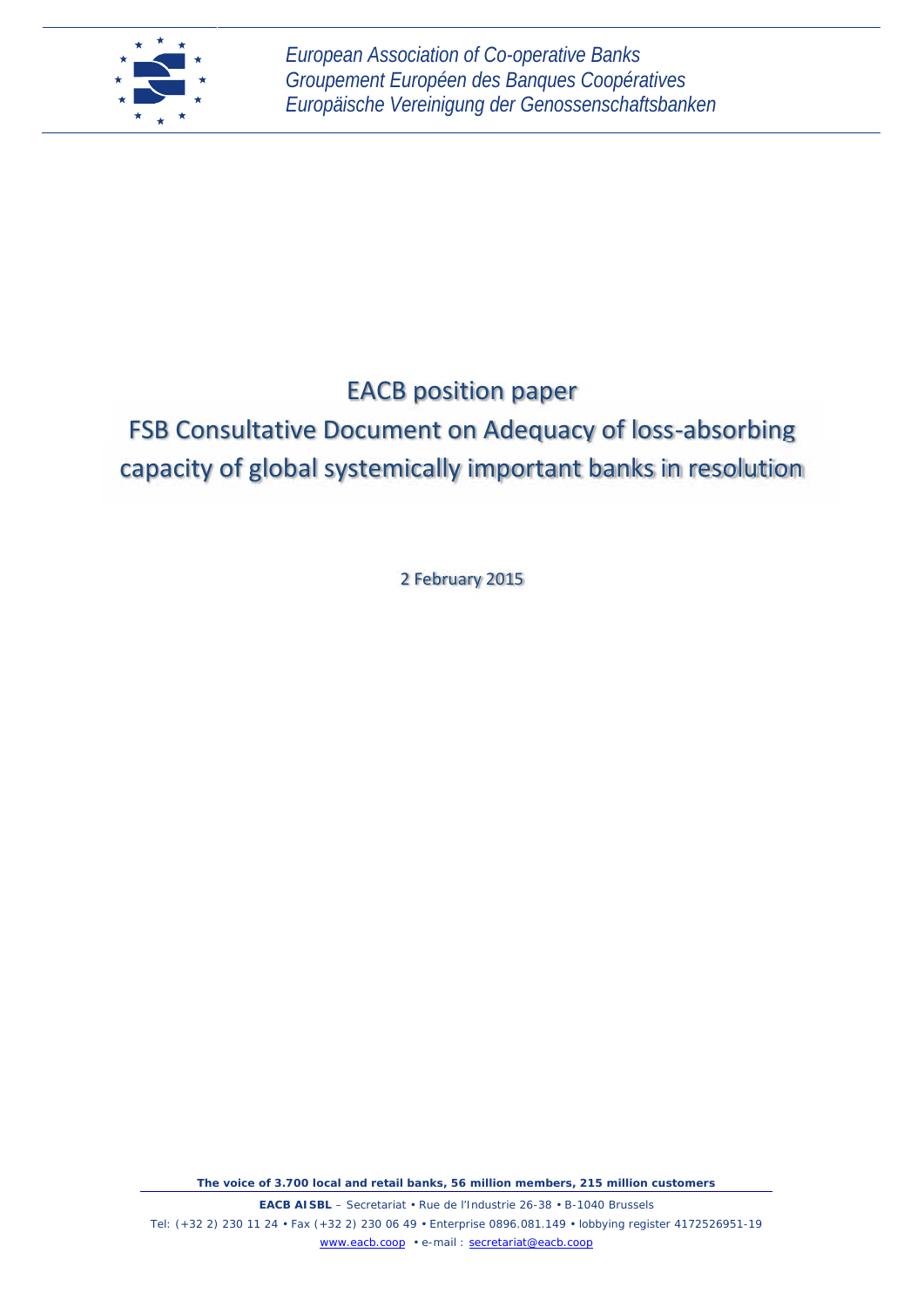

#### **Contact:**

For further information or questions on this paper, please contact:

- Mr. Volker Heegemann, Head of Department (v.heegemann@eacb.coop)
- Mr. Teodora Magdalincheva, Legal Adviser (teodora.magdalincheva@eacb.coop)

The EACB is the voice of the co-operative banks in Europe. It represents, promotes and defends the common interests of its 28 member institutions and of co-operative banks in general. Co-operative banks form decentralised networks which are subject to banking as well as co-operative legislation. Democracy, transparency and proximity are the three key characteristics of the co-operative banks" business model. With 4.200 locally operating banks and 63.000 outlets co operative banks are widely represented throughout the enlarged European Union, playing a major role in the financial and economic system. They have a long tradition in serving 160 million customers, mainly consumers, retailers and communities. The co-operative banks in Europe represent 50 million members and 750.000 employees and have a total average market share of about 20%. For further details, please visit http://www.eurocoopbanks.coop/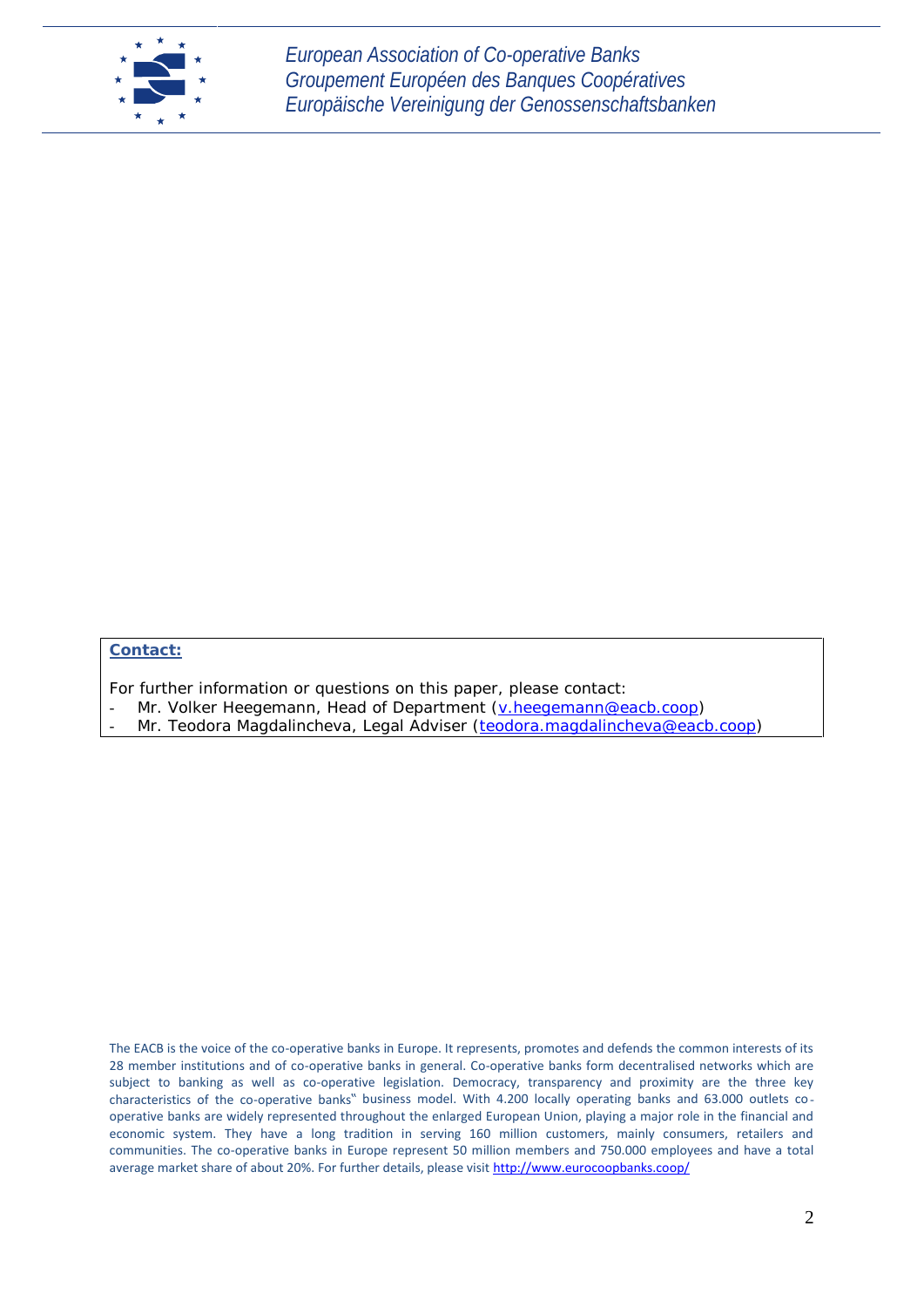

#### **General remarks**

The European Association of Co-operative Banks takes note of the objectives of the Financial Stability Board (FSB) aiming to increase the stability of the financial markets and considers stable financial markets as generally beneficial. Our comments below are meant to make a contribution to some fundamental aspects.

We remind that various measures relevant to the loss-absorbing capacity of G-SIBs have already been adopted both at global and European level. Therefore, it should be considered whether the introduction of the TLAC requirement is needed in the light of the recent reforms in EU, including CRD/CRR, BRRD and the SRM. It is suggested instead that the effects of those reforms be firstly analyzed in order to assess the necessity of further measures.

By all means the design of the TLAC should be carefully projected so as to avoid any possible spill overs and replication of the rules and frameworks on a reduced scale. In this light, we note the FSB itself acknowledges that the TLAC requirements would have far-reaching consequences, more specifically in the funding structure of the institutions. It should be taken into consideration that the requirements regarding the seniority of TLAC-eligible instruments, along with the quantitative requirements, could possibly lead to market distortions, by diminishing the level of flexibility in the financing business operations. Furthermore, the requirement of subordination favors holding structure companies and does not give due regard to the corporate organization of the cooperative banking groups. It is our understanding that this approach could considerably compromise the diversity of the available business models.

Finally, TLAC requirement should reflect the fact that resolution does not mean resurrection of the whole failing bank but ensuring the continuity of its critical functions, as provided in its resolution plan.

#### **Calibration of the TLAC**

The main objective of TLAC is to ensure that the G-SIBs have loss absorbing and recapitalization capacity so that in case of resolution critical functions can continue without requiring taxpayer support or threatening financial stability. In this context, the adequate assessment of the quantitative TLAC requirements should not be made in accordance with the operational activities of the institution or group of institutions before the resolution. Right on the contrary, in the calibration of the TLAC only the subset of "critical functions" of the resolution entity should be encompassed, i.e. the ones that have been identified as such in the resolution plans and needed to be preserved.

Against this background, we suggest that the level of the projected calibration of the minimum Pillar 1 TLAC requirement is too high, as it seems not to give regard to all possible resolution scenarios. It is of utmost importance that the TLAC requirement does not follow any possible changes to the RWA requirements or respective increases in the leverage ratio, but rather be subject to a separate analysis, ensuring that it remains calibrated to actual resolution requirements based on the resolution plan.

It should also be considered that besides the TLAC, the institutions will have to apply additional (systemic) capital buffer under Basel III, which would ultimately result in even higher levels of loss absorbing capacity. In this context, we shall note that the common minimum requirement should not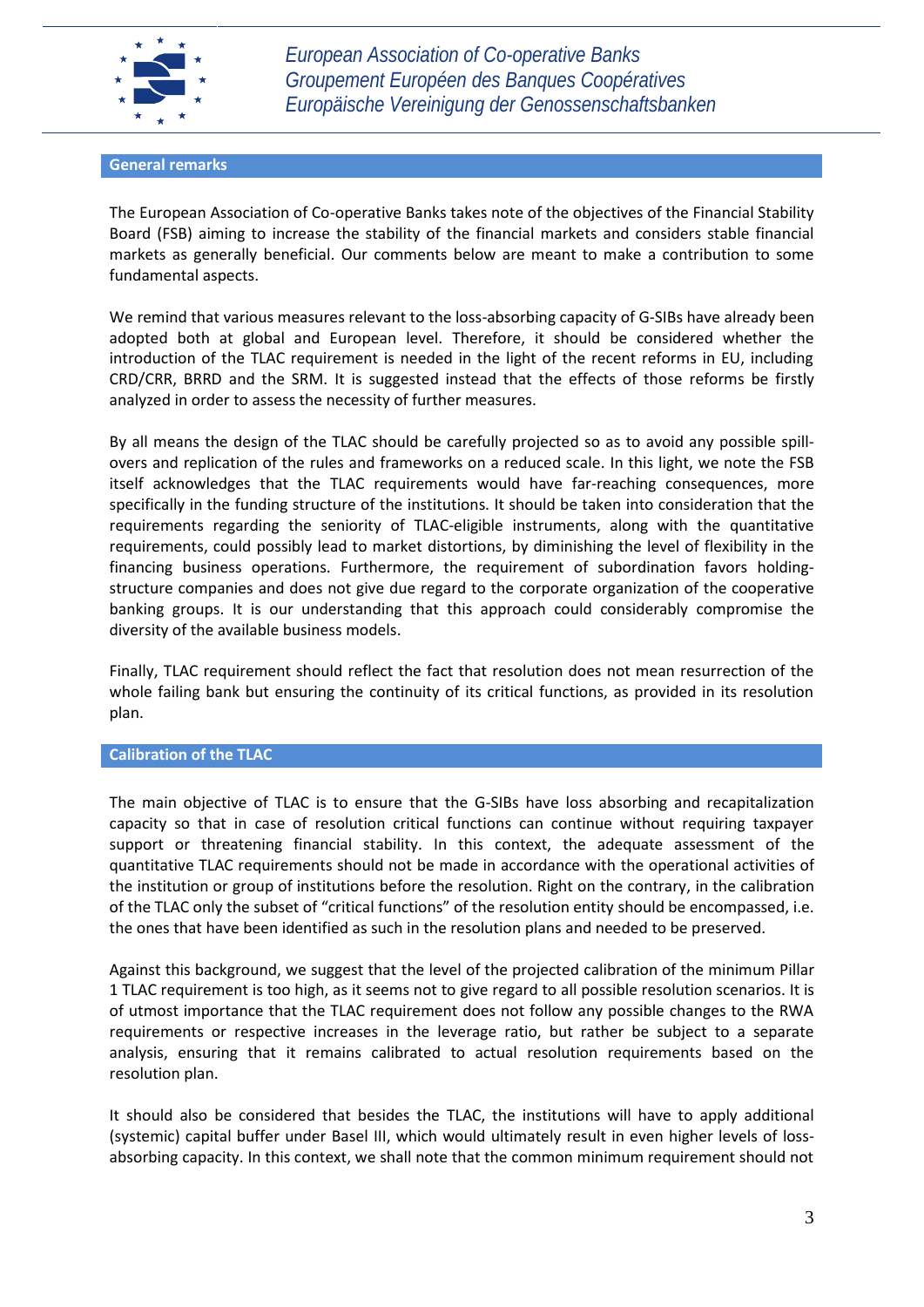

exceed the level of 16 %. Any excessive calibration would jeopardize key critical lending activities of the real economy such as SME or consumer lending.

Furthermore, we note that leverage based TLAC requirement is not fully nclear. The FSB's reference to "at least twice the Basel III Tier 1 leverage ratio" does not provide much guidance, since this ratio is still under consideration and the exact level is unknown. It is our understanding that the leverage ratio should remain as a backstop measure and should not be used for the determination of the TLAC. By all means, if referred to, the level of leverage requirement should give due regard to the relationship between the two components, RWA-based requirement and the leverage-based requirement, to allow effective management of the TLAC requirement by institutions with different business models.

**Cross-border groups**

The EU is a single jurisdiction. Therefore, there is no need for the prepositioning within a homogenous recovery and resolution regime, as established by the BRRD. Moreover, the requirement to set internal LAC in material subsidies could be ultimately interpreted as distrust of the functioning of SRM.

**Instruments eligible for inclusion in external TLAC**

#### *Eligibility Criteria*

In order to avoid possible legal uncertainties and material distortions in competitiveness, while achieving full recognition of the purposes of TLAC and of the MREL- eligible subordinated liabilities, we suggest that the criteria set out in sections 8-17 of the TLAC Term Sheet be adjusted to the criteria applicable to the BRRD bail-in-able liabilities, or MREL, respectively<sup>1</sup>. Such an interaction would ensure consistency between the legal frameworks. In this context, we note that it remains incomprehensible why liabilities that qualify as bail-in-able under the BRRD, should be provided with additional subordination to be TLAC-eligible.

Furthermore, we are particularly concerned about the fact that the criteria do not give due regard to the corporate structures of the cooperative banking groups, thus not creating a level playing field. The FSB definitions allow banks that are organized in a holding-company structure to resume their TLAC-eligible liabilities in the form of senior unsecured debt, as the subordination is achieved through the corporate structure. In contrast, some cooperative banking groups do not operate as consolidated units, and will be forced to ensure contractual subordination of the debt, which will lead to significantly higher funding costs for the latter. The envisaged favorable treatment of certain business models leads to significant competition disadvantages to the cooperative banking groups.<sup>2</sup>

#### *Composition of Common Pillar 1 Requirement*

We are particularly concerned about FSB's requirement that at least 33% of TLAC should not be regulatory capital. As currently stated, one could presume that the banks would be required to issue subordinated debt, irrespective of their current capitalization. The rationale behind this proposal remains unclear because in any case it is better to have a loss absorbency capacity exclusively composed of CET1 rather than the same capacity composed of convertible which are of lower quality.

<sup>1</sup> See Section 5, *Directive 2014/59/EU establishing a framework for the recovery and resolution of credit institutions and investment firms.*

<sup>2</sup> See FSB Consultative document – *Location of TLAC within group structures* and sections 8-17 of the TLAC Term Sheet.